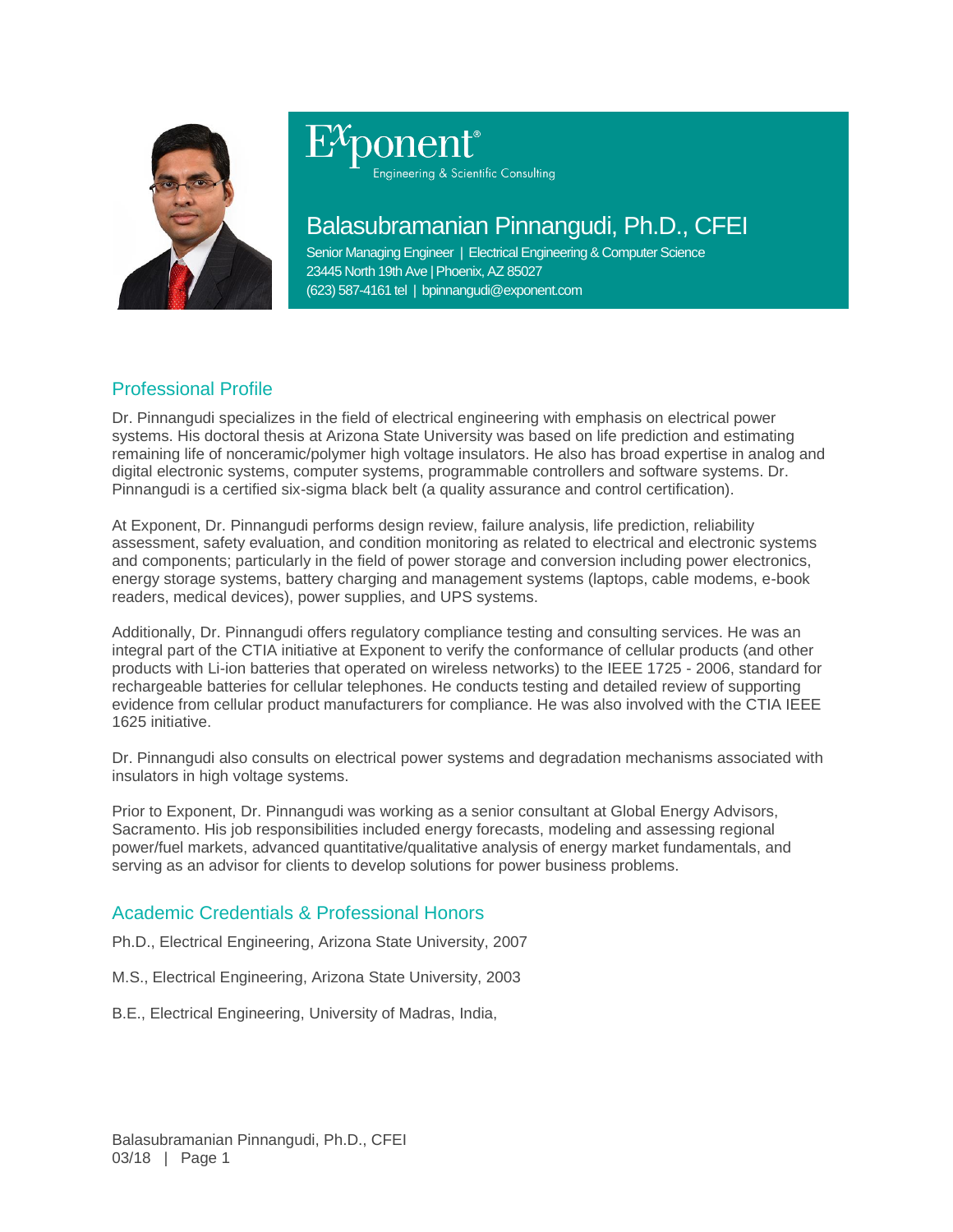#### Licenses and Certifications

Licensed Professional Electrical Engineer, Arizona, #54771

Certified Fire and Explosion Investigator (CFEI) in accordance with the National Association of Fire Investigators (NAFI) National Certification Board

Six-Sigma Black Belt, Arizona State University, May 2007

#### Prior Experience

Senior Consultant, Global Energy Advisors, 2007

Six-Sigma Black Belt Intern, ON Semiconductors, 2006-2007

Graduate Teaching Associate, Dept of Electrical Engg, Arizona State University, 2004-2007

Graduate Research Assistant, Dept of Electrical Engg, Arizona State University, 2001-2003

#### Professional Affiliations

Institute of Electrical and Electronics Engineers — IEEE (member)

National Association of Fire Investigators — NAFI (member)

#### **Languages**

Tamil

#### **Publications**

Arora A, Harris J, Pinnangudi B. . Lithium ion batteries for stationary applications: A safety perspective. International stationary battery conference, May 16-18, 2011.

Arora A, Medora N, Pinnangudi B. Accessible hot surfaces and burn hazards. IEEE Symposium on Product Compliance Engineering, October 18-20, 2010.

Pinnangudi B, Dalal S, Medora N, Arora A, Swart J. Thermal shutdown characteristics of insulating materials used in lithium ion batteries. IEEE Symposium on Product Compliance Engineering, October 18-20, 2010.

Swart J, Dalal S, Pinnangudi B, Medora N, Arora A. Lithium ion battery standards. 10th Annual International Advanced Automotive Battery Conference and Symposia, May 17-21, 2010.

Medora N, Swart J, Arora A, Dalal S, Pinnangudi B. Electric arcs — A unique phenomenon. 10th Annual International Advanced Automotive Battery Conference and Symposia, May 17-21, 2010.

Dalal S, Swart J, Pinnangudi B. IEEE 1725 and battery powered products. IEEE Symposium on Product Compliance Engineering, pp. 1-8, October 26-28, 2009.

Arora A, Medora N, Pinnangudi B, Livernois T. Evaluation of resistive faults in high current starter cables. IEEE Symposium on Product Compliance Engineering, pp. 1-8, October 26-28, 2009.

Arora A, Medora N, Swart J, Pinnangudi B. Arc faults in hybrid and high voltage automotive systems. 9th

Balasubramanian Pinnangudi, Ph.D., CFEI 03/18 | Page 2